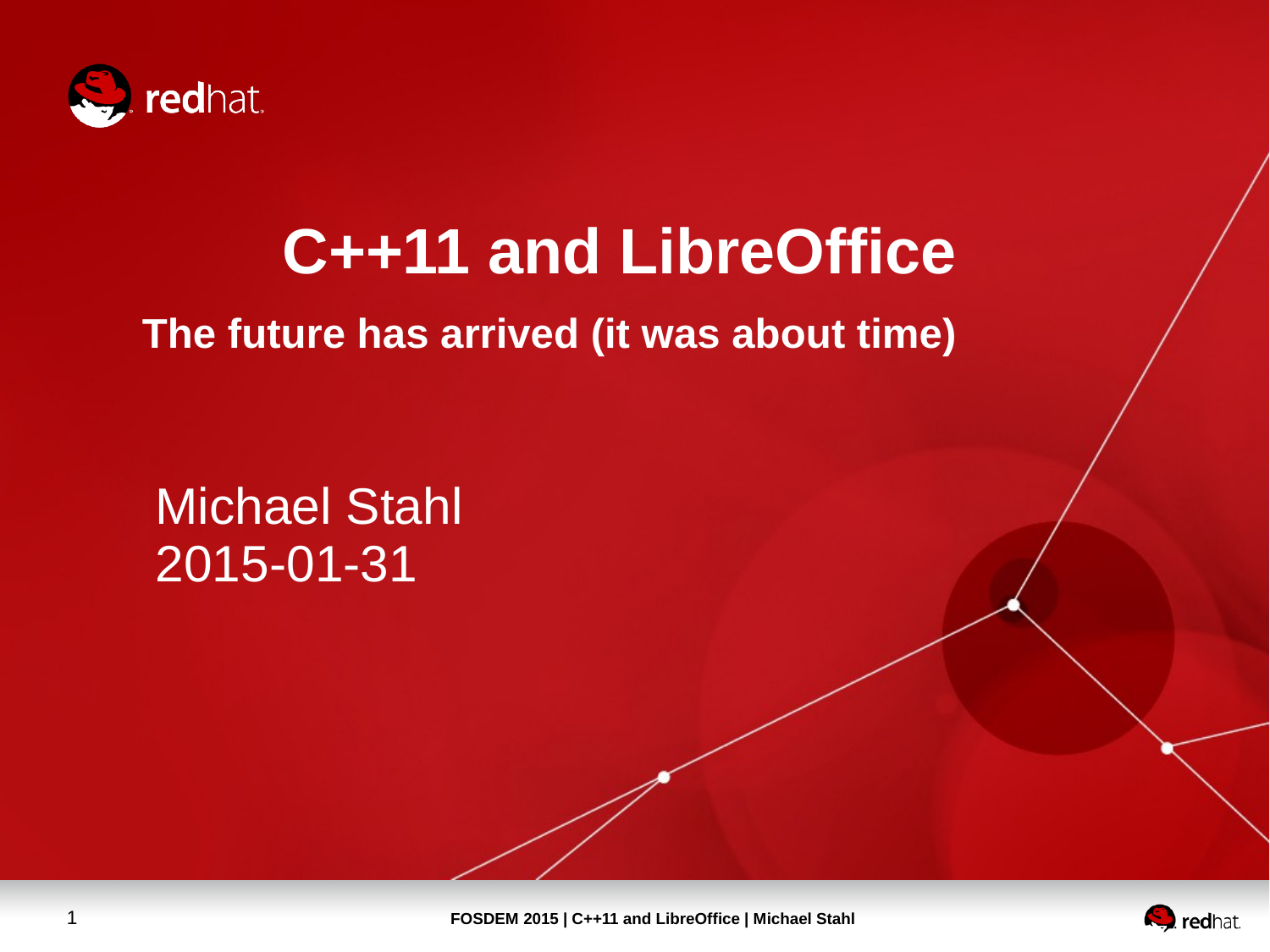#### **C++98**

- First ISO C++ standard
- Poorly implemented for many years
- It has too many features
- But it lacks features

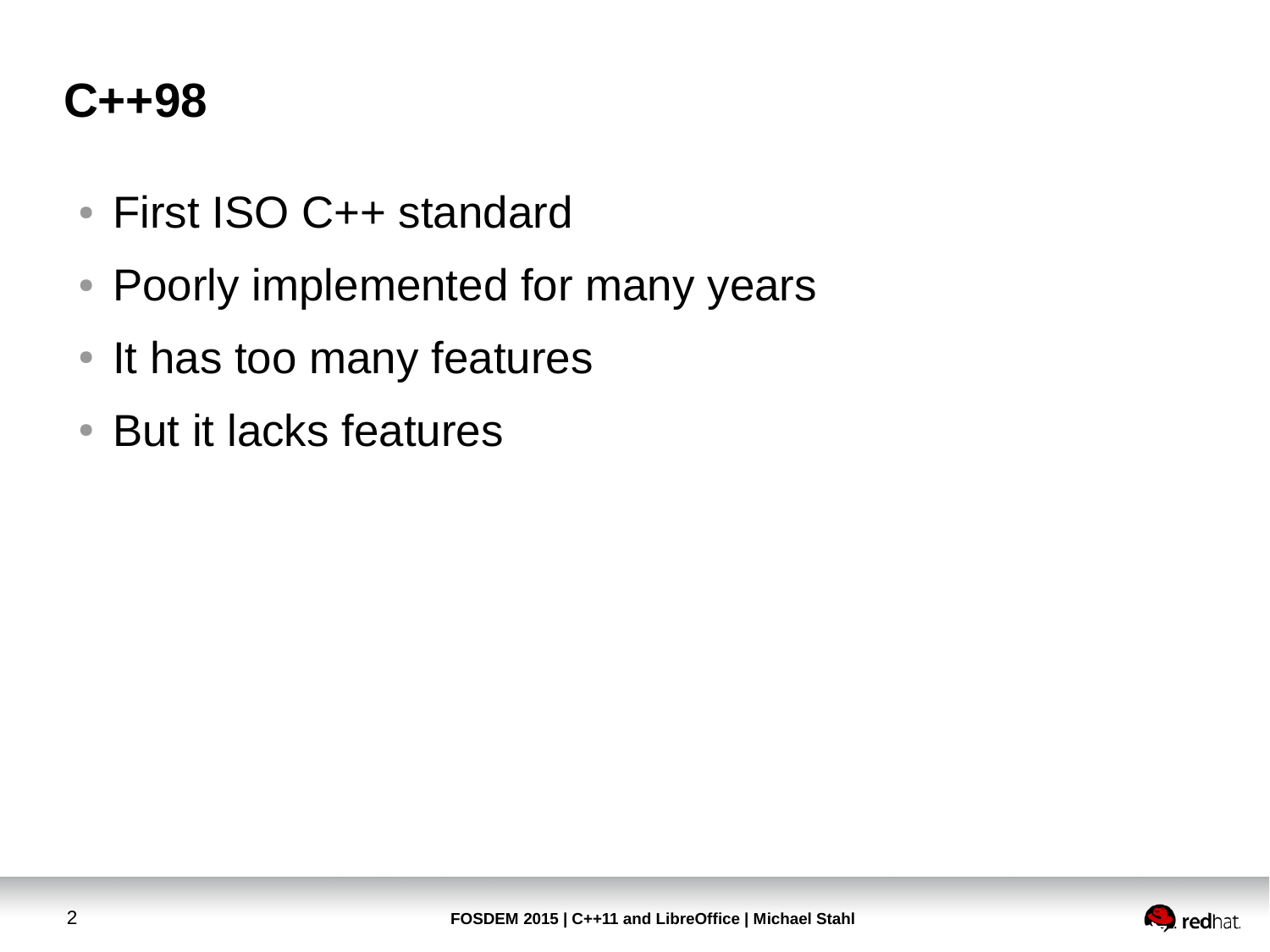#### **C++11**

- Major revision of ISO C++ standard
- *"C++11 feels like a new language"* (Stroustrup)
- Commercially available compilers actually implement it
	- GCC
	- Clang
	- MSVC
- C++14 "bugfix release"

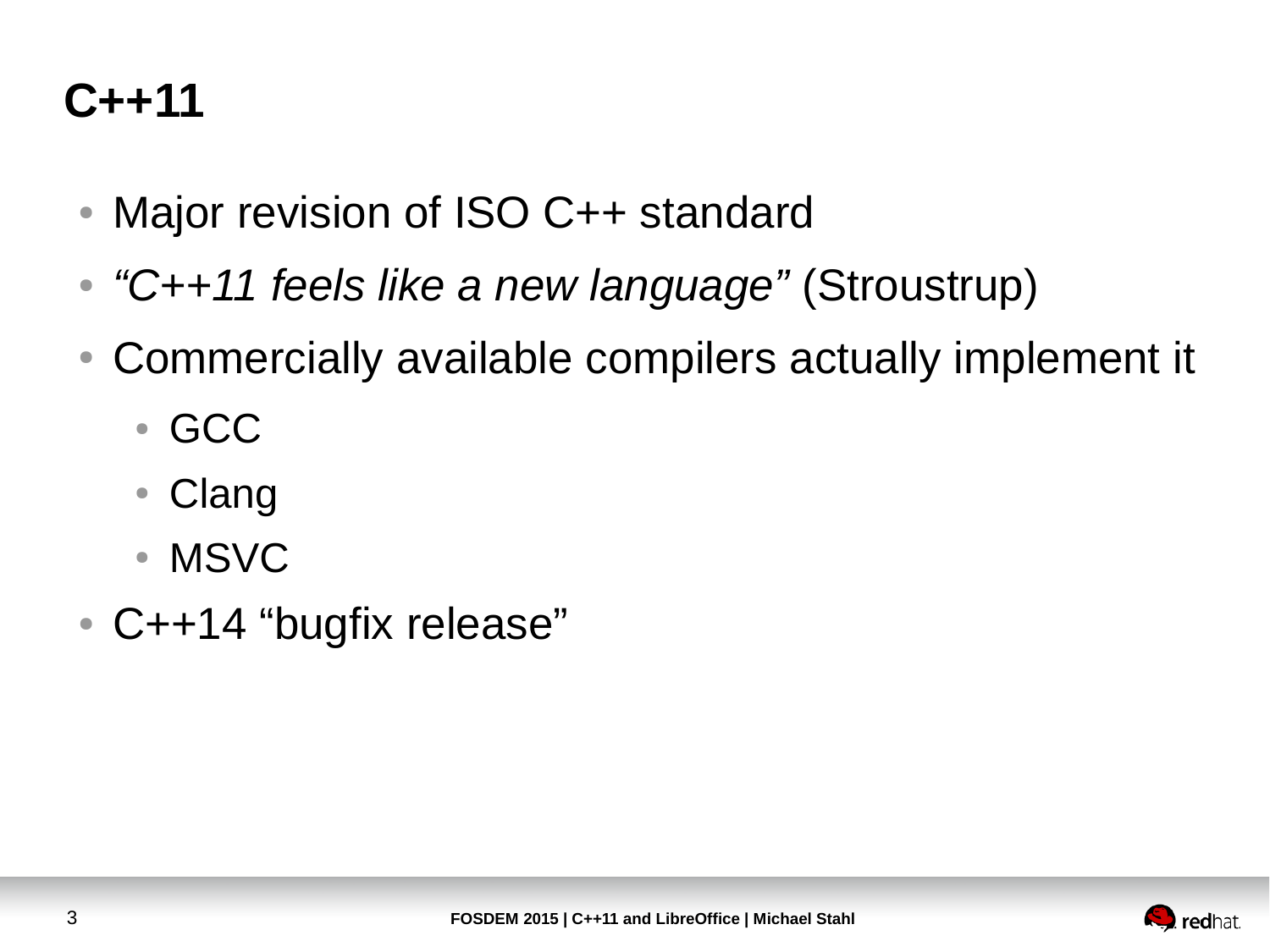#### **… and LibreOffice?**

- Rewrite in Haskell Rust didn't happen yet
- If we're stuck with C++, then at least give us *modern*  $C++$

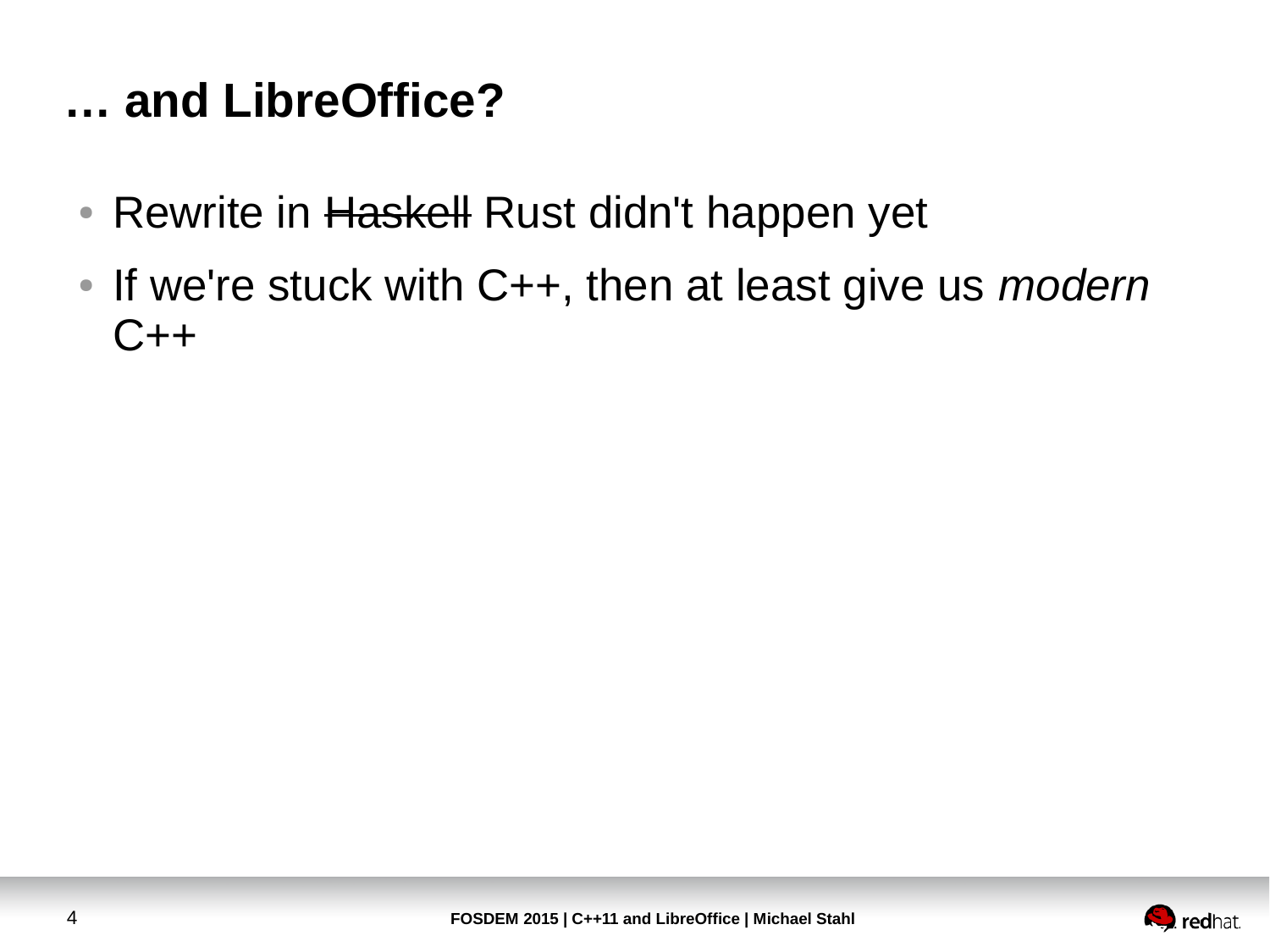# **Inspiration from other projects...**

- LLVM is switching to  $C++11$
- Minimum requirements:
	- Clang 3.1
	- GCC 4.7
	- MSVC 2012
- Offers a good subset of C++11, bringing both core and library improvements

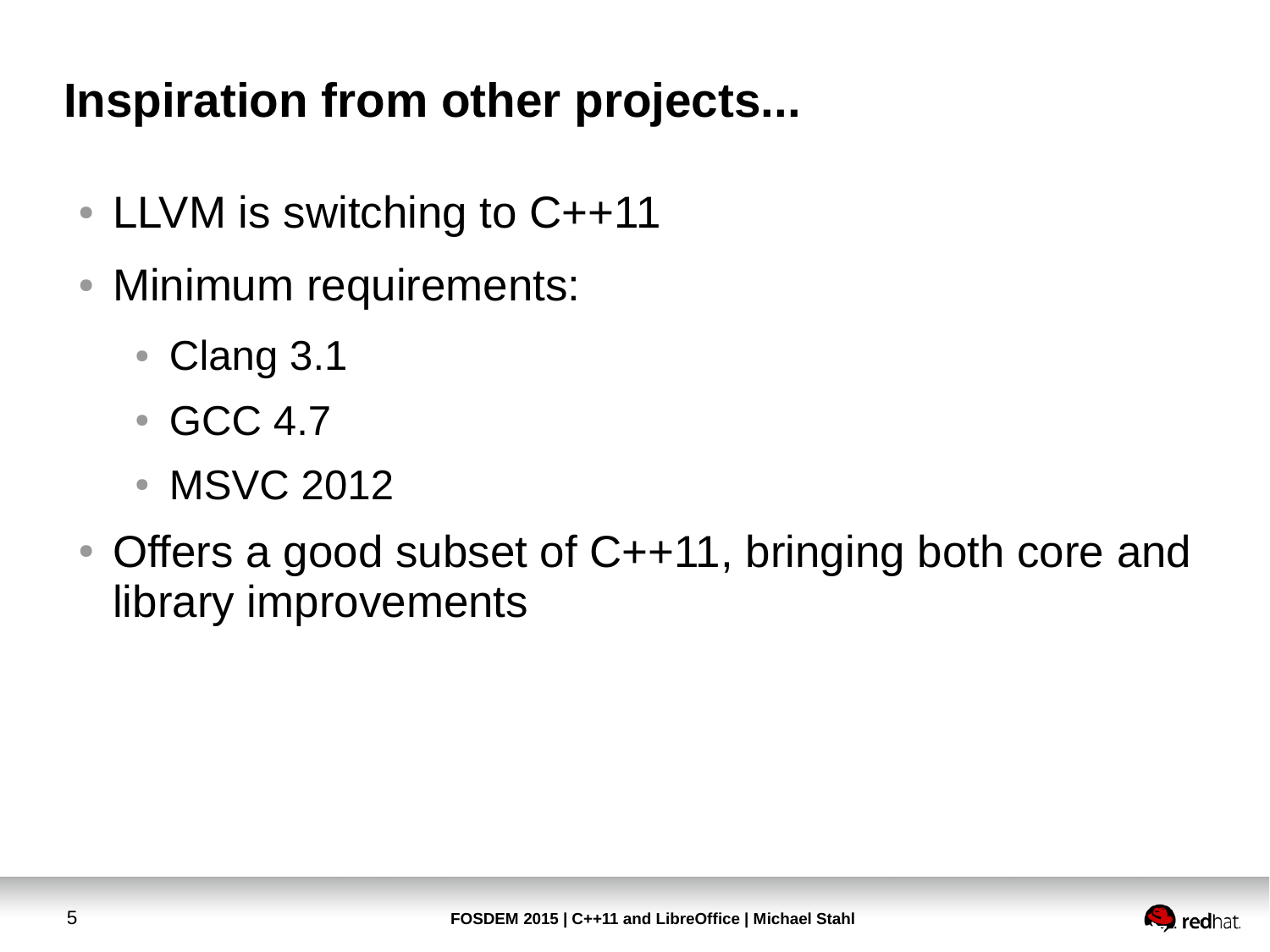#### **LibreOffice 4.3, C++98**

| Platform       | Min<br>requirement          | <b>TDF</b> release                                                    | Min OS<br>target                        |
|----------------|-----------------------------|-----------------------------------------------------------------------|-----------------------------------------|
| <b>Windows</b> | <b>MSVC 2010</b>            | <b>MSVC 2012</b>                                                      | <b>Windows XP</b>                       |
| Linux          | <b>GCC 4.1</b><br>Clang 2.? | <b>GCC 4.4</b>                                                        | RHEL <sub>5</sub>                       |
| Mac OS X       | Mac OS X<br><b>SDK 10.6</b> | <b>Apple GCC</b><br>4.2<br>XCode 3.2<br>(Mac OS X<br><b>SDK 10.6)</b> | Mac OS X<br>10.6 32bit<br>$(libstdc++)$ |

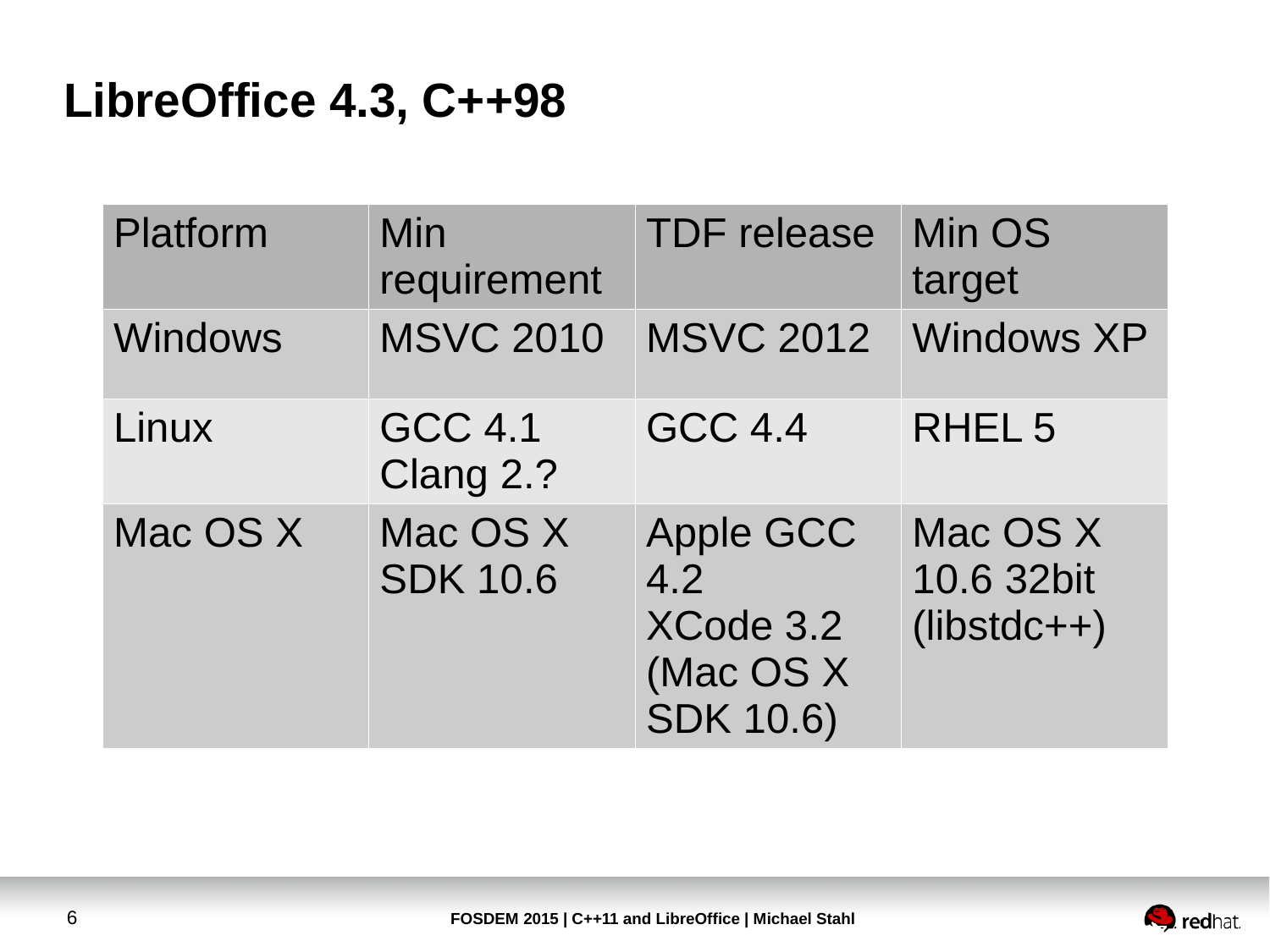## **LibreOffice 4.4 requires (some) C++11**

| Platform       | Min<br>requirement          | <b>TDF</b> release                                         | Min OS<br>target                     |
|----------------|-----------------------------|------------------------------------------------------------|--------------------------------------|
| <b>Windows</b> | <b>MSVC 2012</b>            | <b>MSVC 2012</b>                                           | <b>Windows XP</b>                    |
| Linux          | GCC 4.74.6<br>Clang 3.1     | <b>GCC 4.8</b><br>(DTS, no<br>bundling<br>$libstdc++)$     | RHEL <sub>5</sub>                    |
| Mac OS X       | Mac OS X<br><b>SDK 10.8</b> | <b>Apple Clang</b><br>6.0<br>(Mac OS X<br><b>SDK 10.8)</b> | Mac OS X<br>10.8 64bit<br>$(libc++)$ |

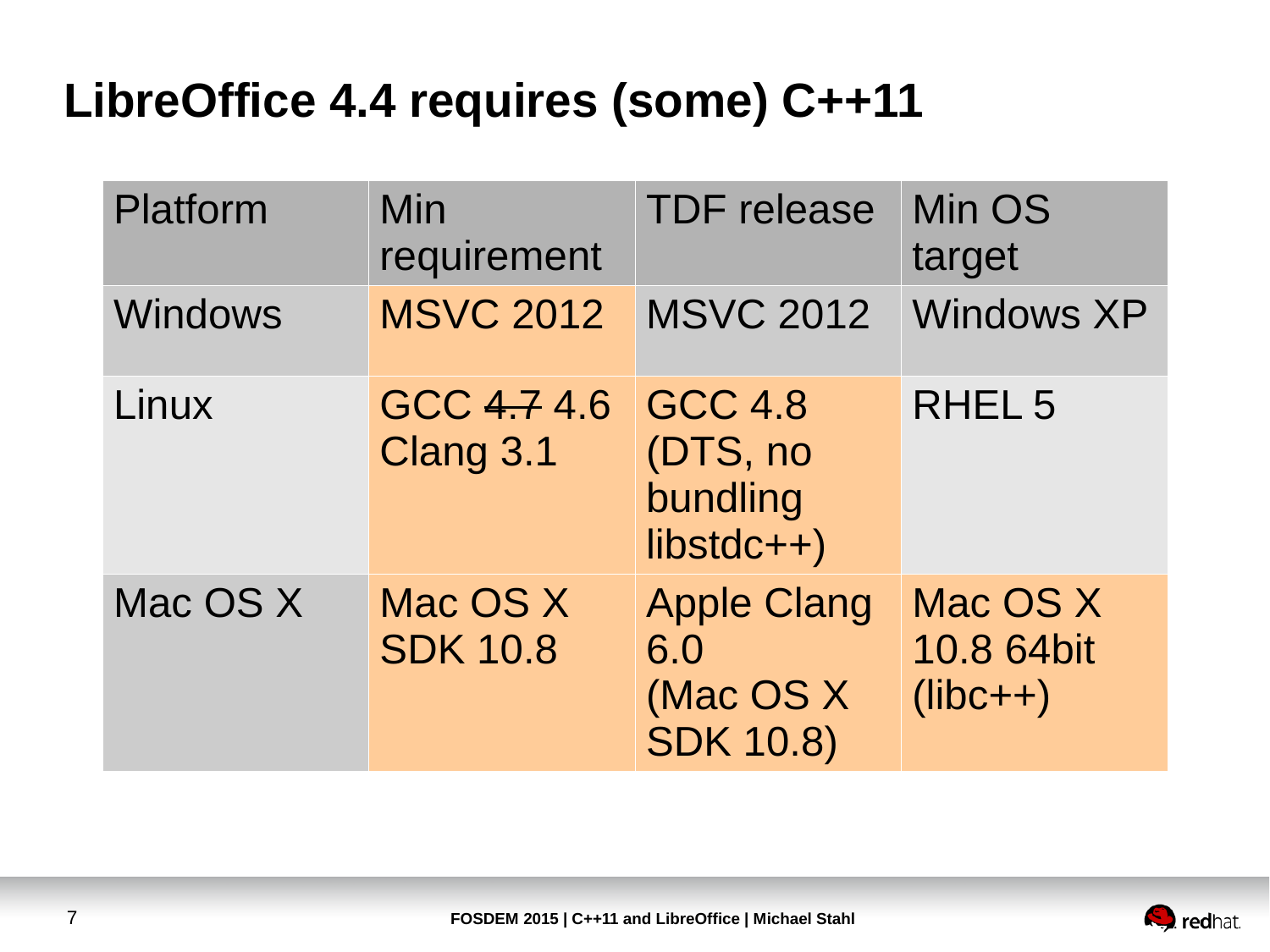#### **LibreOffice 4.5 will require even more C++11**

| Platform       | Min<br>requirement          | <b>TDF</b> release                                         | Min OS<br>target                     |
|----------------|-----------------------------|------------------------------------------------------------|--------------------------------------|
| <b>Windows</b> | <b>MSVC 2013</b>            | <b>MSVC 2013</b>                                           | <b>Windows XP</b>                    |
| Linux          | GCC 4.74.6<br>Clang 3.1     | <b>GCC 4.8</b><br>(DTS, no<br>bundling<br>$libstdc++)$     | RHEL 5?                              |
| Mac OS X       | Mac OS X<br><b>SDK 10.8</b> | <b>Apple Clang</b><br>6.0<br>(Mac OS X<br><b>SDK 10.8)</b> | Mac OS X<br>10.8 64bit<br>$(libc++)$ |

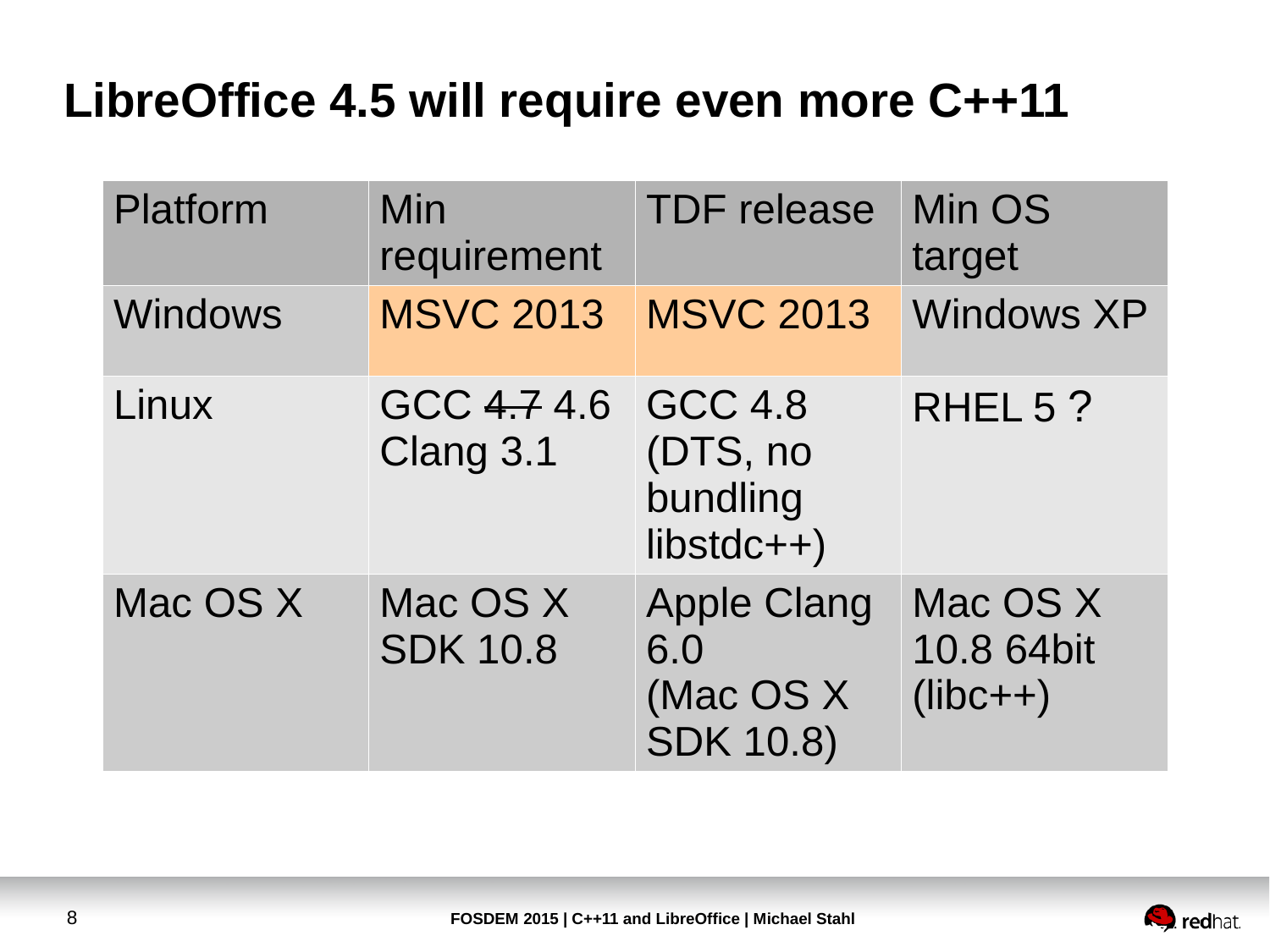# **dropping MSVC 2012 for 2013: new features**

- Variadic templates
- Initializer lists
- Default template arguments for function templates
- Explicit conversion operators
- Raw string literals
- Defaulted and deleted functions

<http://msdn.microsoft.com/en-us/library/hh567368.aspx>

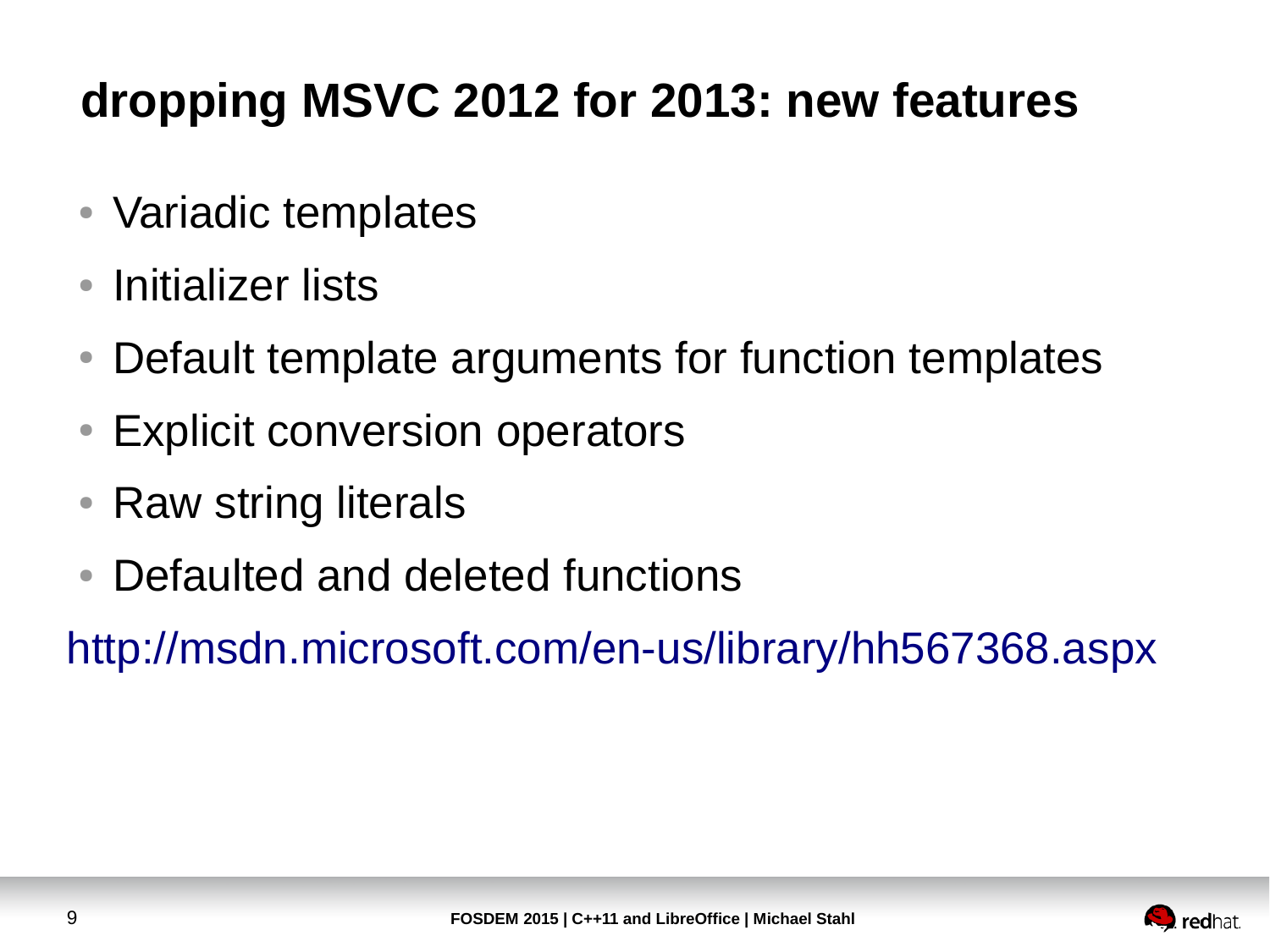# **…and dropping GCC 4.6 for 4.7 would allow...**

- Non-static data member initializers
- Alias templates
- Delegating constructors

<https://gcc.gnu.org/projects/cxx0x.html>

• (For completeness, clang's status) [http://clang.llvm.org/cxx\\_status.html](http://clang.llvm.org/cxx_status.html)